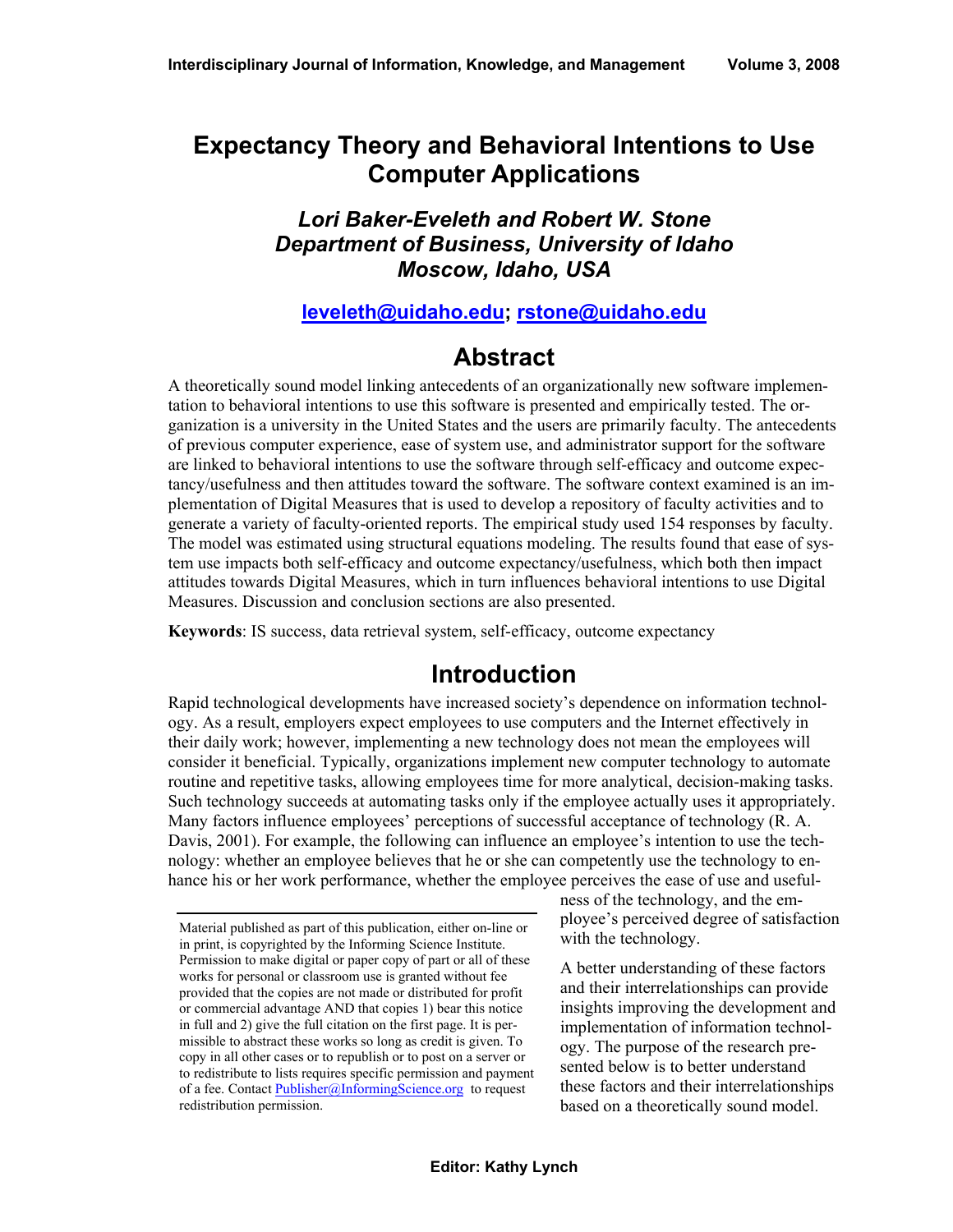The model links antecedents of information technology experiences, use, and support to attitudes regarding the technology and behavioral intentions to use it. Furthermore, because these antecedents are at least partially controllable, meaningful managerial implications are possible. The research's presentation begins with the theoretical foundation and resulting model. Next, the empirical study is presented. The manuscript ends with a discussion of the empirical findings and conclusions.

# **The Theoretical Foundation**

Accepting a technology depends on whether employees believe that the technology will benefit them. Predicting and perceiving employee's beliefs for future computing use can be based on self-efficacy theory (Bandura, 1986; Bates & Khasawneh, 2007). The model used in this research is rooted in self-efficacy theory or social cognitive theory (Bandura, 1977, 1982; Martinko, Henry, & Zmud, 1996). The theory (Bandura, 1982, 1986) links an individual's cognitive state to a variety of affective and behavioral outcomes (Staples, Hulland, & Higgins, 1998). According to self-efficacy theory, expectations (e.g., motivation, performance, and feelings of frustration associated with repeated failure) determine affective and behavioral reactions in numerous situations. If the system is perceived to be useful, an employee is more likely to adopt and use the technology in the future (Henry & Stone, 2001; Martinko et al., 1996). The extensive use of technology and information systems in the workplace requires many systems to be non-volitional. A system that is mandatory may inflate the system use but the perception of usefulness will still be present (Iivari, 2005). Rai, Lang, and Welker (2002) defined "quasi-volitional IT use" as un-mandated use of the system but not completely volitional because of social pressure and subjective norms in the environment. This means that an employee may not be required to use the system but the influences in the workplace suggest the employee should use it.

In the past, self-efficacy theory has helped explain individuals' reactions in a variety of contexts including reactions to information technologies (Bandura, 1986; Baronas & Louis, 1988; Hasan, 2003; Havelka, 2003; Martinko et al., 1996; Meier, 1985; Potosky, 2002). Bandura (1986) separated the affective and behavioral outcomes into two distinct types: self-efficacy and outcome expectancy. An individual's belief that he or she possesses the skills and abilities to successfully accomplish a specific task represents self-efficacy. Outcome expectancy is an individual's belief that by accomplishing a task, a desired outcome is attained. Self-efficacy and outcome expectancy have separate impacts on behavior and effect. However, self-efficacy typically has a larger effect than outcome expectancy (Bandura, 1986). Generally, self-efficacy has a direct impact on outcome expectancy (Stone & Henry, 2003).

In self-efficacy theory, four groups of constructs are proposed to directly impact self-efficacy and outcome expectancy. These constructs are past experience or mastery with the task, vicarious experience performing the task, emotional or physiological arousal regarding the task, and social persuasion to perform the task. These constructs impact attitudes toward the task, behavioral intentions to perform the task and ultimately task performance through self-efficacy and outcome expectancy.

# **The Model**

Based on the literature and the context of this investigation, a model was developed. The context explored the introduction of a new software system for university faculty using, storing, and retrieving data regarding their research, teaching, and service. The software, Digital Measures, was adopted by the University administration to create a repository of faculty activity and to standardize various reports based on this data (e.g., annual performance reports). At the time of this study, the faculty and staff were strongly encouraged to use Digital Measures, but it was not a requirement. As a result, the use of Digital Measures can be viewed as volitional. Quasi-volitional may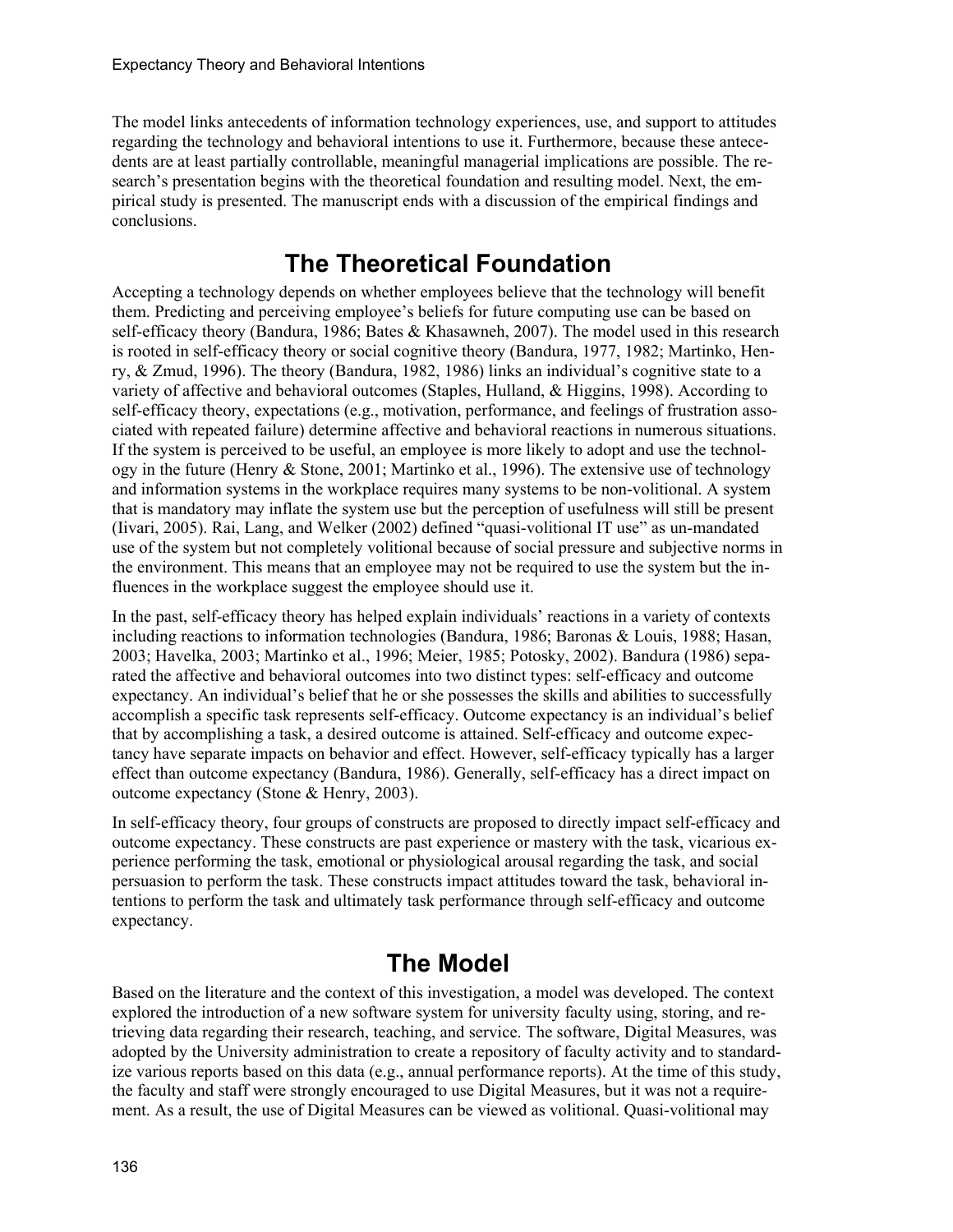be a more realistic definition (Rai, Lang, & Welker, 2002) as the system was not mandated to be used individually. Some faculty may have had an authorized staff person enter the information into Digital Measures.

The developed model includes the antecedents of previous computer experience (mastery), ease of system (i.e., Digital Measures) use (emotion or physiological arousal), and administrator support for using Digital Measures (social norm or persuasion). The literature regarding these specific antecedents is presented below.

Recent research on computer self-efficacy investigates the construct of previous computer experience with a variety of demographic predictors (Barbeite & Weiss, 2004; Havelka, 2003; Potosky & Bobko, 1998). Although this research does not involve students, inference can be taken from previous research to provide insights in the university environment. From Havelka's research (2003) significant differences in self-efficacy ratings regarding computer use resulted for information systems and economics majors compared to management majors. This study does involve faculty and staff who cross all the different academic fields in a typical university campus and thus the significance of academic field may play a role. Some research has looked at the effect of individual experiences and its effect on self-efficacy. Previous computer experience has shown to be influential to computer self-efficacy. If a person has more computer experience, particularly in certain areas of computer programming and graphic applications, he or she tends to report higher self-efficacy (Busch, 1995; Hasan, 2003; Havelka, 2003; Wilson & Shrock, 2001). Furthermore, prior experience leads to expectations of the usefulness of outcomes from completing the task.

Emotional or physiological arousal regarding a system influences self-efficacy relating the perception of task completion. Intellectual interest in a task or perceptions of how easy the task is to complete improves an individual's perception of self-efficacy and the value of completing the task (i.e., outcome expectancy/usefulness). Negative judgments of one's efficacy and the task outcome can be produced from anxiety regarding performing a specific task (Bandura, 1977, 1986). Thus, emotional or physiological arousal impacts perceptions of self-efficacy and outcome expectancy/usefulness. One such aspect of arousal is ease of system use. The ease in using the system influences completion of the task (Compeau  $\&$  Higgins, 1995). The easier a system is to use, the more likely an individual will be to use it, as suggested by the technology acceptance model (F. D. Davis, 1989; Venkatesh & Davis, 2000; Venkatesh, Morris, Davis, & Davis, 2003).

The final antecedent in the model, administrator support (social norm or persuasion), occurs when individuals are led by a superior or peer or when management suggest they have the capability to complete the expected task. One intended outcome of implementing an information system is to have the individual use the system. In many organizations, users don't see the value of the system and, therefore, don't or won't use it if use is volitional. Supportive encouragement and feedback can make the difference in the successful implementation and adoption of systems through impacting users' self-efficacy for completing the task and perceived value from completion (Henry & Stone, 1995). Some research argues that management support succeeds when the tasks are interdependent (Sharma & Yetton, 2003), and others suggest credibility to be a key issue (Luarn & Lin, 2005). Regardless of the root, rising cost of implementing and developing systems becomes a concern of administrators if systems are underutilized (Doll & Torkzadeh, 1998).

Vicarious experience is gained by observing and modeling other people's behavior. By observing others who have previously completed the intended task, individuals can improve their performance (Eastin & LaRose, 2000). For this study, vicarious experience was not included because faculty and staff are dispersed across multiple units. As a result, it was unclear how much, if any, vicarious experience occurred. Therefore, this construct was not added to the developing model.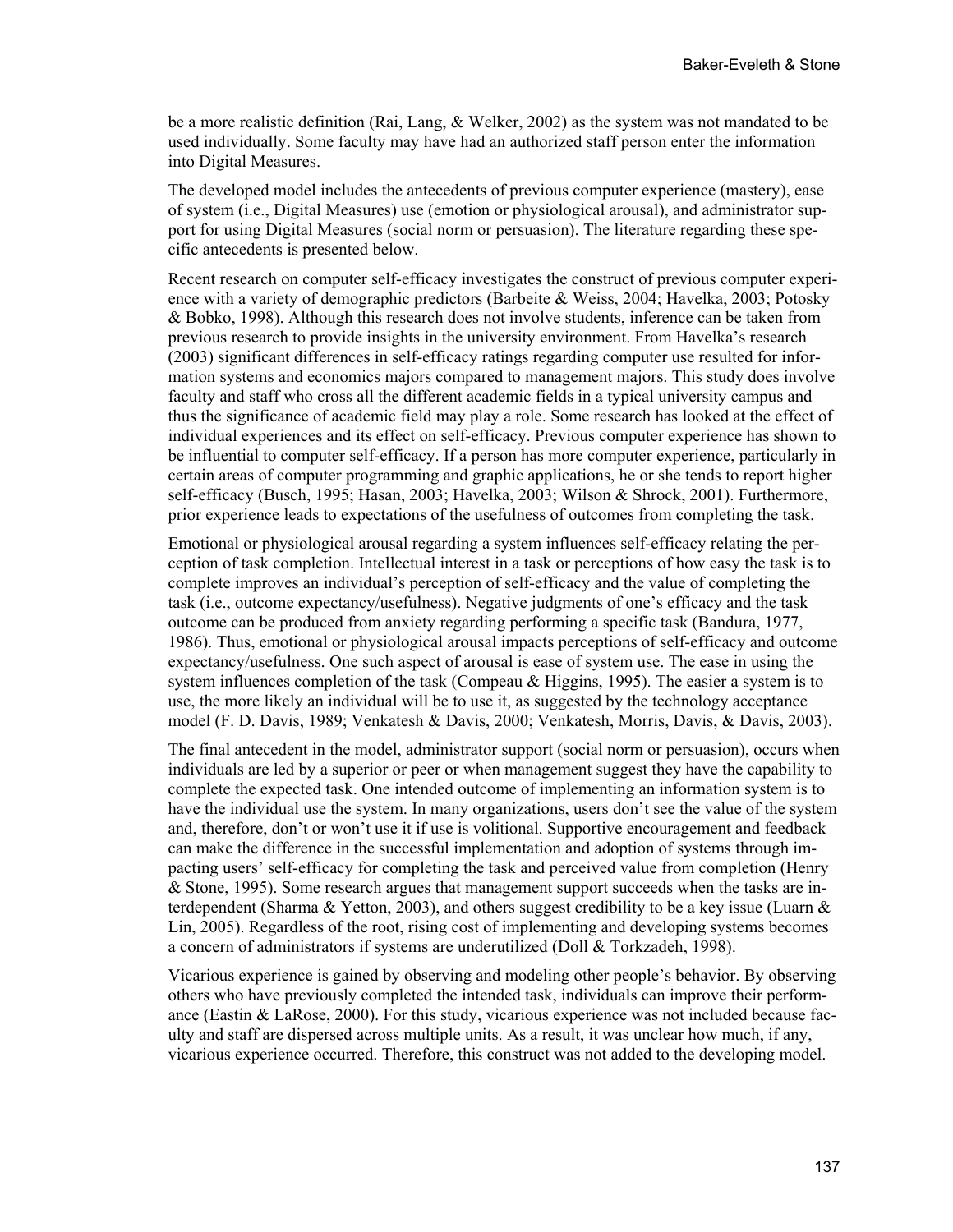#### Expectancy Theory and Behavioral Intentions

Within the context of the study using Digital Measures, the literature implies a context specific model. The foundation for this model is summarized immediately below. For an organization to receive a return on their investment with an information system, individuals must use the system (Yi & Hwang, 2003). Acceptance of the system therefore is reliant on the individual's belief that the technology is beneficial, provides capabilities to complete tasks, is easy to use, and management will provide support to use the system. The hypothesized model relates the antecedents of self-efficacy and outcome expectancy/usefulness to faculty perceptions of ability in completing tasks related to using Digital Measures. Specifically, the theoretical model links the antecedents of previous computer experience, administrator support for Digital Measures, and ease of Digital Measures use to both outcome expectancy/usefulness and self-efficacy. Self-efficacy is also predicted by the model to impact outcome expectancy/usefulness and both expectancies are hypothesized to impact behavioral intentions to use Digital Measures in the future through attitudes towards Digital Measures. The theoretical model is shown in Figure 1.



**Figure 1. The Theoretical Model** 

# **The Empirical Study**

The collected data for the empirical study used faculty at a western university that had adopted Digital Measures. The purpose of Digital Measures is to collect and present a variety of faculty performance data, including vitae and annual performance reports. A questionnaire was developed presenting a series of items used to measure the constructs in the model. Respondents were presented a five point Likert-type scale upon which to respond. The scale and weights used were: Strongly Agree-5; Agree-4; Neutral-3; Disagree-2; and Strongly Disagree-1. A questionnaire was distributed to faculty and administrators on the Internet using a survey tool called WebSurveyor. The URL for the web site containing the questionnaire was emailed to faculty through a university list serve. A total of 866 individuals received this email and were asked to participate. The number of usable responses was 154, producing a response rate of 17.78%.

### *The Sample*

Several demographic variables were collected on this sample of 154 respondents. Twenty-seven percent of the respondents in the sample were female and seventy-three percent male. Fifty-one percent of the sample respondents reported an age in the 50-59 years old range. The vast majority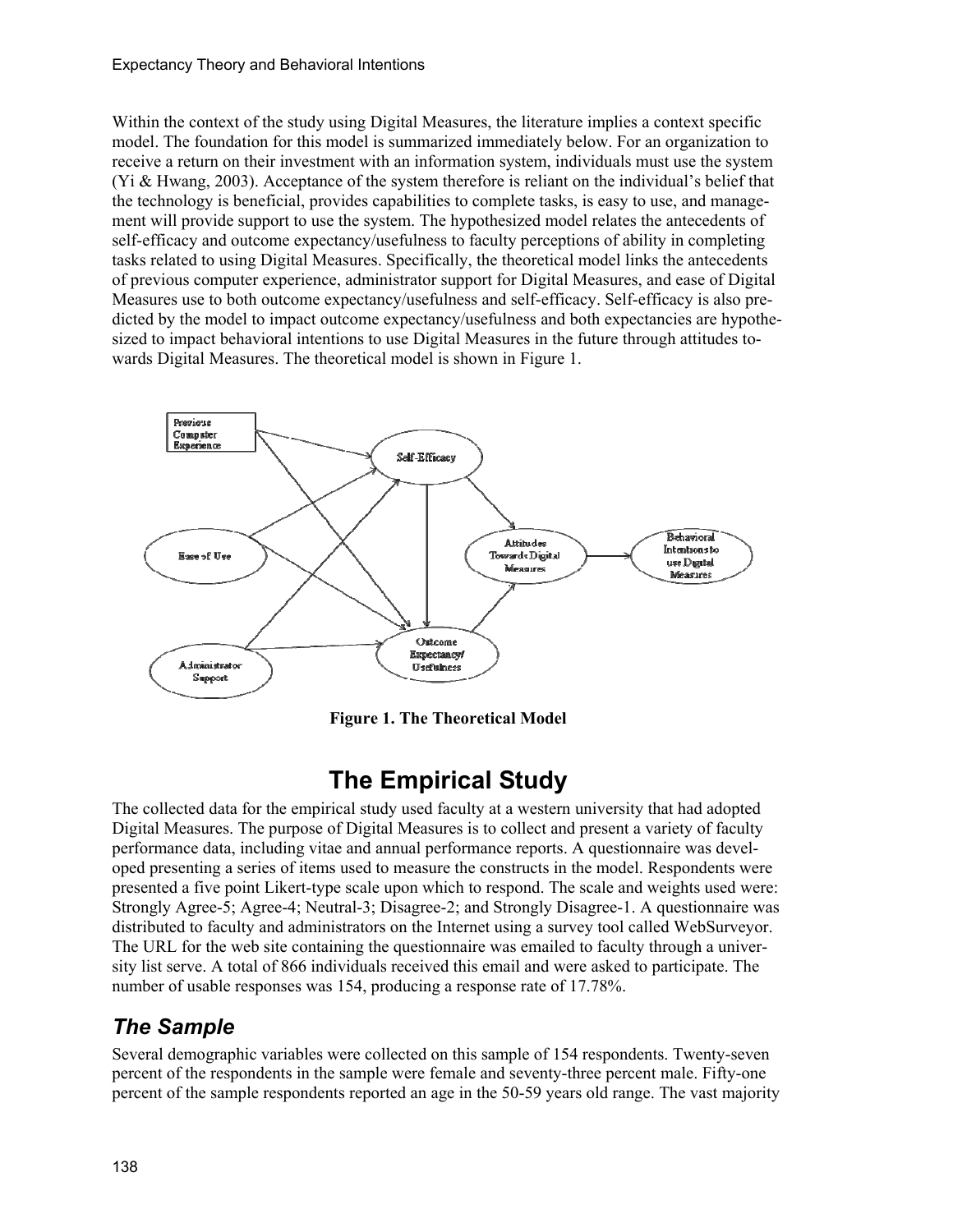of the respondents, 86%, held tenure-track faculty positions at the university. The College of Letters, Arts, and Social Sciences represented the largest group of respondents at 26% of the sample while the second largest group was from the College of Agriculture and Life Sciences at 16%. The respondents were evenly divided on the receipt of training to use Digital Measures with 58% reporting that they received no training while 42% reported receiving training. The details regarding these demographics are shown in Table 1.

| Gender                 |           |            |  |
|------------------------|-----------|------------|--|
| <b>Gender Category</b> | Frequency | Percentage |  |
| Female                 |           | 27%        |  |
| Male                   | 109       | 73%        |  |
| Total                  | 150       | 100%       |  |

#### **Table 1. The Demographics of the Respondents**

| ۰. |  |
|----|--|
|----|--|

| 0                   |                  |            |  |
|---------------------|------------------|------------|--|
| <b>Age Category</b> | <b>Frequency</b> | Percentage |  |
| $25-29$ years       | 2                | $1\%$      |  |
| 30-34 years         | 5                | 3%         |  |
| $35-39$ years       | 14               | 9%         |  |
| $40-44$ years       | 19               | 13%        |  |
| $45-49$ years       | 19               | 13%        |  |
| $50-54$ years       | 46               | 31%        |  |
| 55-59 years         | 30               | 20%        |  |
| 60 years and older  | 15               | 10%        |  |
| Total               | 150              | 100%       |  |

#### **Job Classification**

| <b>Job Category</b>      | <b>Frequency</b> | Percentage |
|--------------------------|------------------|------------|
| Tenure-Track Faculty     | 132              | 86%        |
| Non-Tenure-Track Faculty |                  | $4\%$      |
| Instructor               |                  | 3%         |
| Administrator            |                  | 7%         |
| Total                    |                  | 100%       |

#### **Received Training in the use of Digital Measures**

| Category                 | <b>Frequency</b> | Percentage |
|--------------------------|------------------|------------|
| No Training Received     |                  | 58%        |
| <b>Training Received</b> | 64               | 42%        |
| Total                    |                  | 100%       |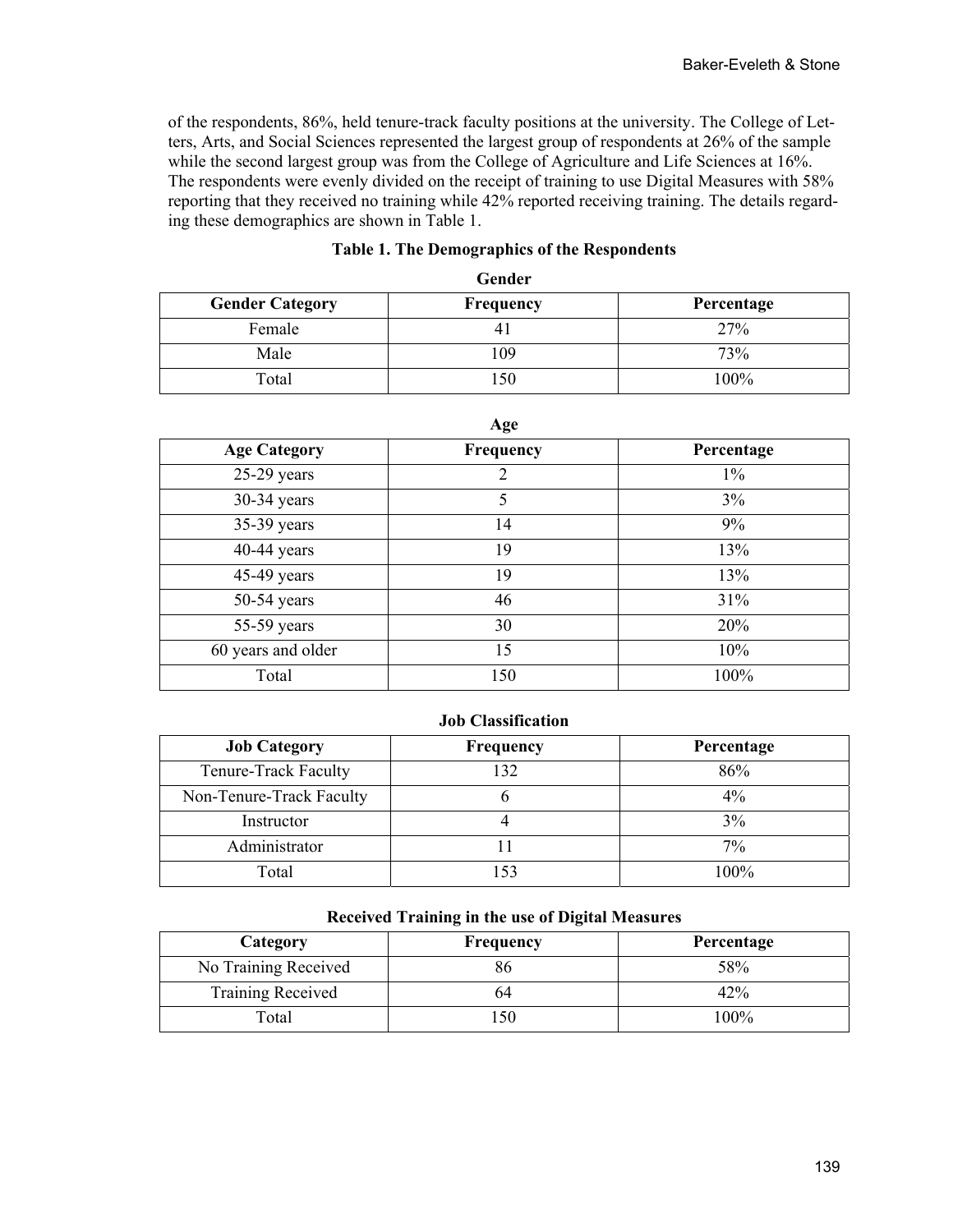| <b>College Affiliation Category</b>   | Frequency      | Percentage |
|---------------------------------------|----------------|------------|
| Agriculture and Life Sciences         | 25             | 16%        |
| <b>Business and Economics</b>         | 16             | 10%        |
| Education                             | 10             | 6%         |
| Engineering                           | 17             | 11%        |
| Law                                   | $\overline{2}$ | $1\%$      |
| Letters, Arts, and Social<br>Sciences | 40             | 26%        |
| <b>Natural Resources</b>              | 11             | $7\%$      |
| Sciences                              | 16             | 10%        |
| Library                               | 10             | 6%         |
| Art and Architecture                  | 5              | $3\%$      |
| Other                                 | $\overline{2}$ | $1\%$      |
| Total                                 | 154            | 97%        |

**College Affiliation** 

# Details may not sum to totals due to rounding or omitted responses.

## *The Measures and Their Psychometric Properties*

The constructs in the theoretical model were measured by a series of questionnaire items. These items were developed from previously published scales based on the work of Henry and Stone (Henry & Stone, 1995, 1999a, 1999b; Stone & Henry, 1998, 2003). These items were grouped into the measures used in the study. A confirmatory factor analysis was performed using a structural equations approach (i.e., Calis in PC SAS version 9.1) on these measures in order to evaluate their psychometric properties. The fit of the confirmatory factor analysis to the data was acceptable as indicated by several summary statistics. The goodness of fit index was 0.83 while adjusted for degrees of freedom this index had a value of 0.77. The root mean square residual was 0.22 and the chi-square statistic was significant at 1% and had a value of 283.98 with 154 degrees of freedom. The normed chi-square statistic was 1.84. Bentler's comparative fit index was 0.94 and the incremental fit indexes (i.e., Bentler and Bonett's and Bollen's normed and non-normed indexes) ranged from 0.85 to 0.94. These values indicate an acceptable fit between the model and the data for the confirmatory factor analysis. Using the standardized path coefficients from the confirmatory factor analysis, a reliability coefficient and the percentage of shared variance value for each measure were calculated. These values are shown in Table 2 along with the estimated standardized path coefficients for each indicant in each measure. All the standardized path coefficients except those used to scale the measure were statistically significant at a 1% level.

**Table 2. The Constructs, Questionnaire Items, Indicant Estimates, Reliability, and Shared Variance** 

| <b>Constructs and Questionnaire Items</b>                                   | Indicant<br><b>Estimate</b> | <b>Reliability</b> | <b>Shared</b><br>Variance |
|-----------------------------------------------------------------------------|-----------------------------|--------------------|---------------------------|
| <b>Self-Efficacy</b>                                                        |                             | 0.75               | $62\%$                    |
| 1. It would be easy for me to become skillful at<br>using Digital Measures. | $0.95^{\wedge}$             |                    |                           |
| 2. I have the knowledge necessary to use Digital<br>Measures.               | $0.58**$                    |                    |                           |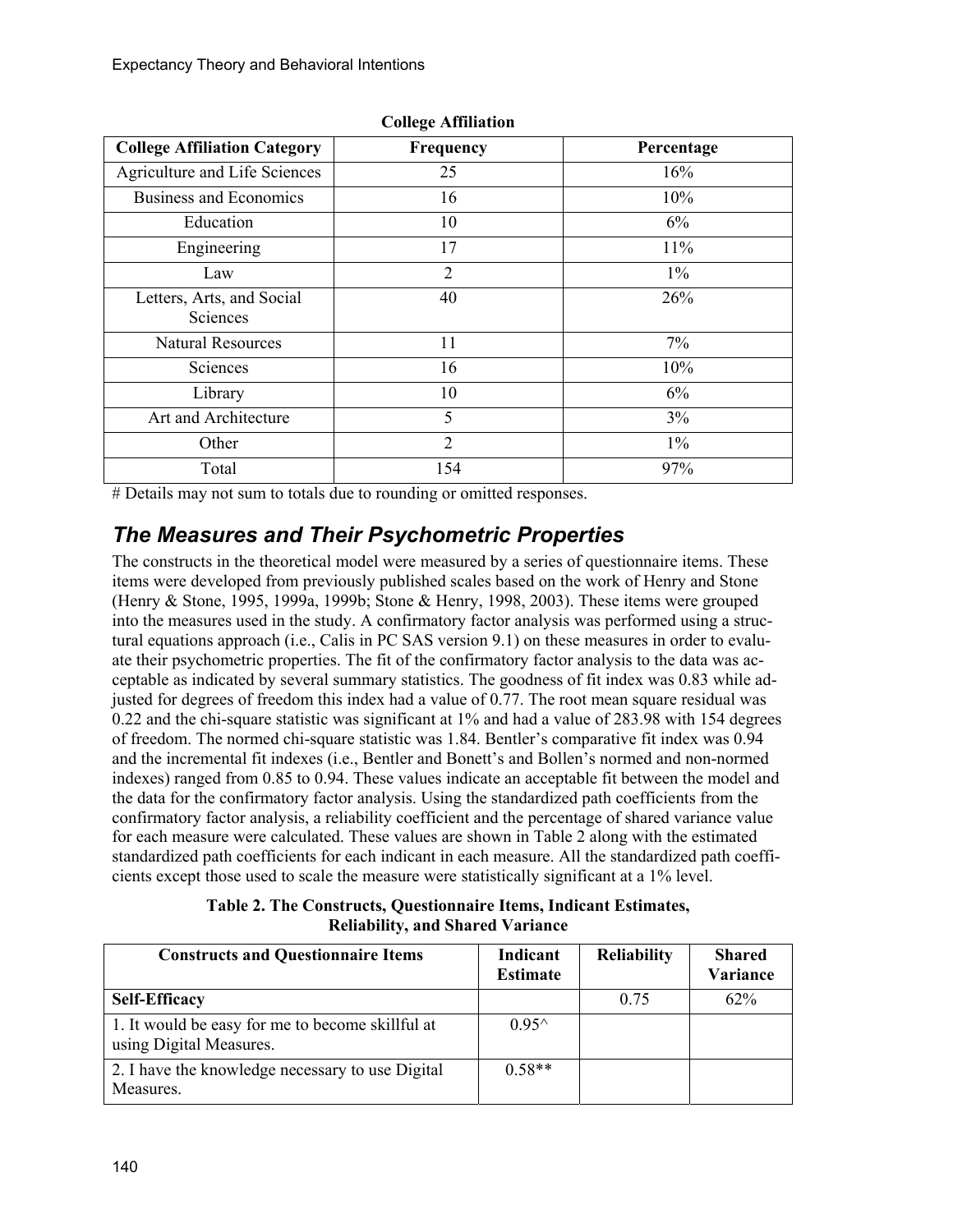| <b>Ease of Use</b>                                                                            |                 | 0.82 | 70% |
|-----------------------------------------------------------------------------------------------|-----------------|------|-----|
| 3. My interaction with Digital Measures is clear and<br>understandable.                       | $0.80**$        |      |     |
| 4. I find Digital Measures easy to use.                                                       | $0.87**$        |      |     |
| <b>Attitudes Towards Digital Measures</b>                                                     |                 | 0.79 | 55% |
| 5. Interacting with Digital Measures is often<br>frustrating.                                 | $0.81^{\wedge}$ |      |     |
| 6. Digital Measures is rigid and inflexible.                                                  | $0.72**$        |      |     |
| 7. I find Digital Measures cumbersome to use.                                                 | $0.69**$        |      |     |
| <b>Outcome Expectancy/Usefulness</b>                                                          |                 | 0.98 | 86% |
| Using Digital Measures                                                                        |                 |      |     |
| 8. Would enable me to accomplish tasks (vita,<br>annual evaluations) more quickly.            | $0.86^{\wedge}$ |      |     |
| 9. Saves me time in my job.                                                                   | $0.92**$        |      |     |
| 10. Enhances my effectiveness on performing these<br>tasks.                                   | $0.96**$        |      |     |
| 11. Improves the quality of the work I do on tasks.                                           | $0.93**$        |      |     |
| 12. Increases my productivity.                                                                | $0.95**$        |      |     |
| 13. Makes it easier to do my job.                                                             | $0.96**$        |      |     |
| 14. Overall, I find Digital Measures useful in my<br>job.                                     | $0.91**$        |      |     |
| <b>Administrator Support</b>                                                                  |                 | 0.66 | 50% |
| 15. In general, the University has supported the use<br>of Digital Measures.                  | $0.53**$        |      |     |
| 16. The administrators at the University have been<br>helpful in the use of Digital Measures. | $0.85**$        |      |     |
| <b>Behavioral Intentions to use Digital Measures</b>                                          |                 | 0.91 | 77% |
| In the future I intend to                                                                     |                 |      |     |
| 17. Use Digital Measures in more ways.                                                        | $0.90^{\wedge}$ |      |     |
| 18. Say positive things about Digital Measures.                                               | $0.91**$        |      |     |
| 19. Find other uses for Digital Measures.                                                     | $0.82**$        |      |     |

^ Used to scale the latent construct.

\*\* Denotes statistical significance at a 1% level.

Self-efficacy was measured by two indicants with an estimated reliability coefficient of 0.75 with a percentage of shared variance of 62%. The ease of use construct was also measured by two indicants. Its reliability coefficient was 0.82 and the shared variance was 70%. Three indicants were used to measure the users' attitudes towards Digital Measures. The resulting measure had a reliability coefficient of 0.79 and a shared variance of 55%. A total of seven questionnaire items formed the measure of outcome expectancy/usefulness. The computed reliability coefficient for the resulting measure was 0.98 while the percentage of shared variance was 86%. The final two measures of administrative support and behavioral intentions to use Digital Measures were developed from two and three indicants, respectively. For the measure of administrative support the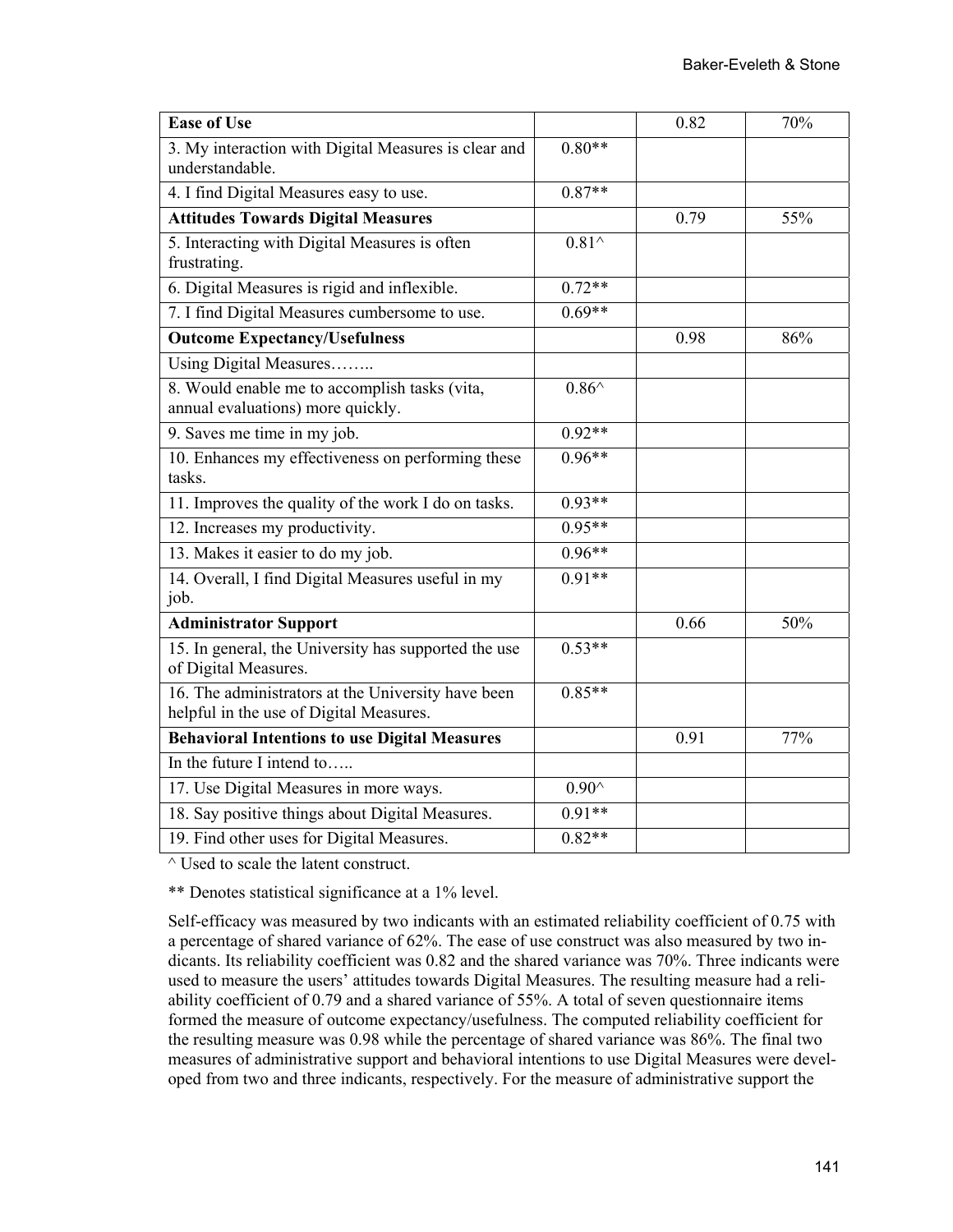calculated reliability coefficient was 0.66 and the shared variance 50% while for behavioral intentions these values were 0.91 and 77%.

Based on the reliability coefficients, composite reliability was satisfied, with some concern for the reliability of administrative support (Nunnally, 1978). A reliability coefficient of 0.66 is low and the measure of administrative support needs refinement if it is to be used in future research. The average percentages of shared variance were all 50% or greater, demonstrating satisfactory levels of this trait (Rivard & Huff, 1988). From these values, it can be concluded that convergent validity was satisfied for each measure (Igbaria & Greenhaus, 1992; Rainer & Harrison, 1993).

Discriminant validity was also examined using the standardized path coefficients from the confirmatory factor analysis. The examination compared the squared correlation between each pair of measures (computed from the correlations estimated in the confirmatory factor analysis) to their average percentage of shared variances. Discriminant validity is satisfied if, for each measure pair, the average percentages of shared variance are greater than the corresponding squared correlation (Fornell & Larcker, 1981). These squared correlations ranged from 0.00 to 0.67. All but one of the pairs of squared correlations were smaller than the corresponding average percentages of shared variances. The squared correlation between ease of use and attitudes towards Digital Measures was 0.62 while their shared variances were 70% for ease of use and 55% for attitudes towards using Digital Measures. This result implies that the indicants for ease of use and attitudes towards using Digital Measures could not discriminate between their own measure and the other. For all the other pairs of measures, discriminant validity was satisfied (Fornell & Larcker, 1981).

## *The Estimation Results*

The theoretical model was estimated using a structural equations approach (i.e., Calis) in PC SAS version 9.1. The estimation method used was maximum likelihood with all the indicants being defined as reflective in the measures of the constructs. The overall fit of the theoretical model to the data is summarized by several statistics that are displayed in Table 3. The goodness of fit index was 0.82 while adjusted for degrees of freedom it was 0.76. The root mean square residual was 0.07. The chi-square statistic was 308.77 and had 158 degrees of freedom and was statistically significant from zero at a 1%. The normed chi-square was 1.95. Bentler's comparative fit index was 0.93 and the incremental fit indices ranged from 0.84 to 0.93. While these statistics produce mixed results regarding the quality of the fit between the model and the data, they indicate an acceptable fit given the number of observations and the complexity of the model (Hair, Anderson, Tatham, & Black, 1992).

| <b>Summary Statistic</b>              | Value    |
|---------------------------------------|----------|
| Goodness of Fit Index                 | 0.82     |
| Adjusted Goodness of Fit              | 0.76     |
| Root Mean Square Residual             | 0.07     |
| Chi-Square Statistic (df=158)         | 308.77** |
| Normed Chi-Square                     | 1.95     |
| Bentler Comparative Fit Index         | 0.93     |
| Bentler and Bonett's Non-normed Index | 0.92     |
| Bentler and Bonett's Normed Index     | 0.87     |
| Bollen Normed Index                   | 0.84     |
| Bollen Non-normed Index               | 0.93     |

#### **Table 3. Summary Statistics of the Fit of the Model**

\*\* Significant at 1% level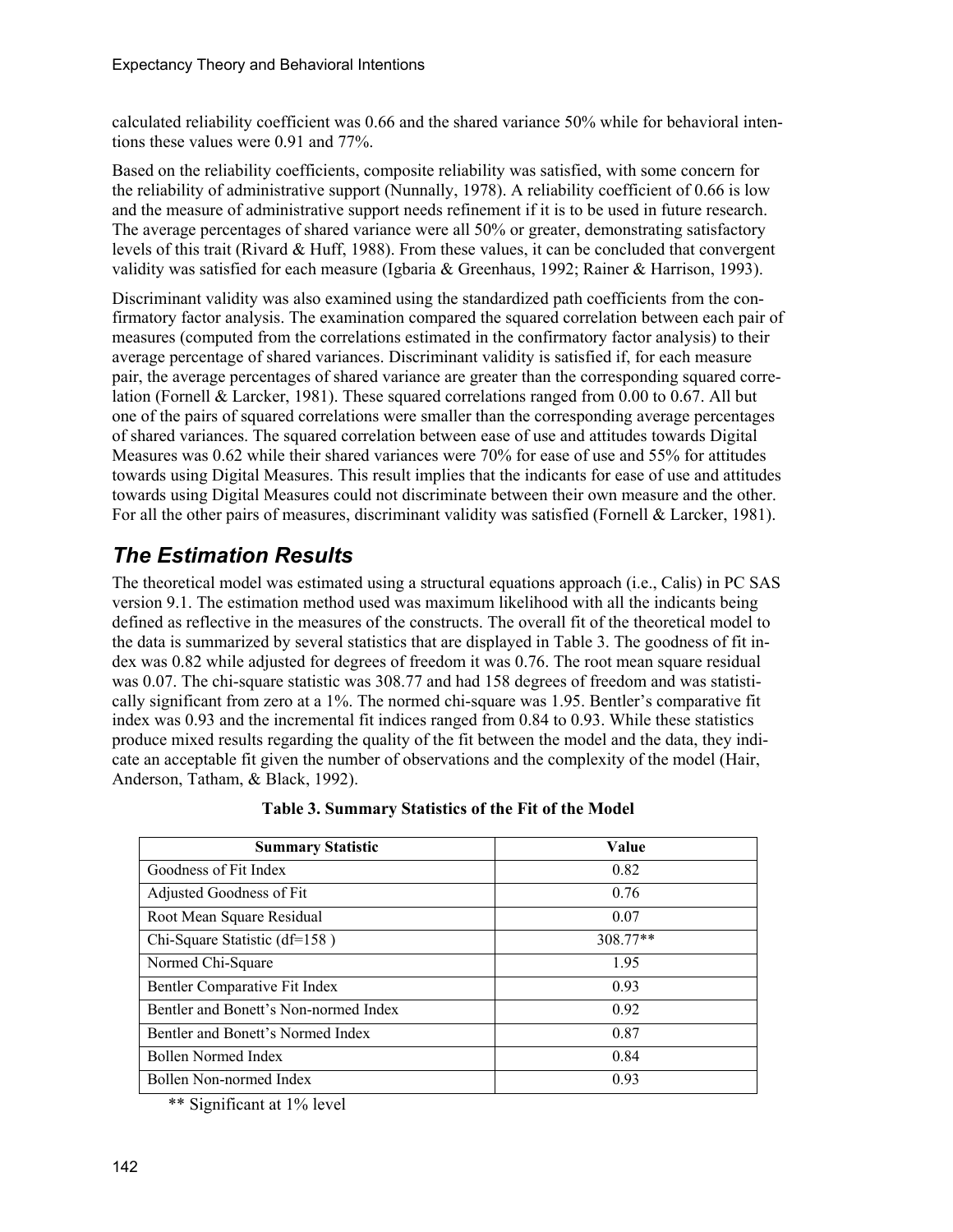The estimated path model is shown in Figure 2. All the reported estimates are standardized path coefficients. Before discussing these estimated coefficients, it is important to remember the items composing the Attitudes Towards Digital Measures variable are phrased in a negative direction. This means that high levels of self-efficacy and outcome expectancy/usefulness are expected to occur with low levels of attitudes towards Digital Measures or, in other words, that the path coefficients are expected to be negative. The significant path coefficients show that ease of Digital Measures' use impact the respondents' behavioral intentions to use Digital Measures through two paths. The first path is ease of use to self-efficacy to attitudes towards Digital Measures to behavioral intentions. This path indicates that high perceptions of ease of use lead to high levels of selfefficacy that lead to low levels of negative attitudes towards Digital Measures that lead to high behavioral intentions to use Digital Measures. The second path is ease of use to outcome expectancy/usefulness to attitudes towards Digital Measures to behavioral intentions. The interpretation of this path is that high perceptions of ease of use lead to high perceptions of outcome expectancy/usefulness to low levels of negative attitudes towards Digital Measures to high behavioral intentions to use Digital Measures. It should be noted that previous computer experience and administrator support were found to have no empirical impact in the model.



**Figure 2. The Estimated Path Model Using Standardized Coefficients** 

### **Discussion**

The empirical results indicate that ease of use is significant in encouraging the behavioral intentions of faculty to use Digital Measures. The transmission mechanism is ease of system use to behavioral intentions through self-efficacy and outcome expectancy/usefulness to attitudes toward Digital Measures. Specifically, ease of use positively impacts self-efficacy and outcome expectancy/usefulness and both directly influence users' positive attitudes towards Digital Measures. Users' attitudes towards Digital Measures have significant influences on users' behavioral intentions to use Digital Measures. These results may be interpreted as indicating the critical importance of easy to use software to gain users' behavioral intentions to use the software. If the software is perceived easy to use, it increases a faculty's confidence and perception of abilities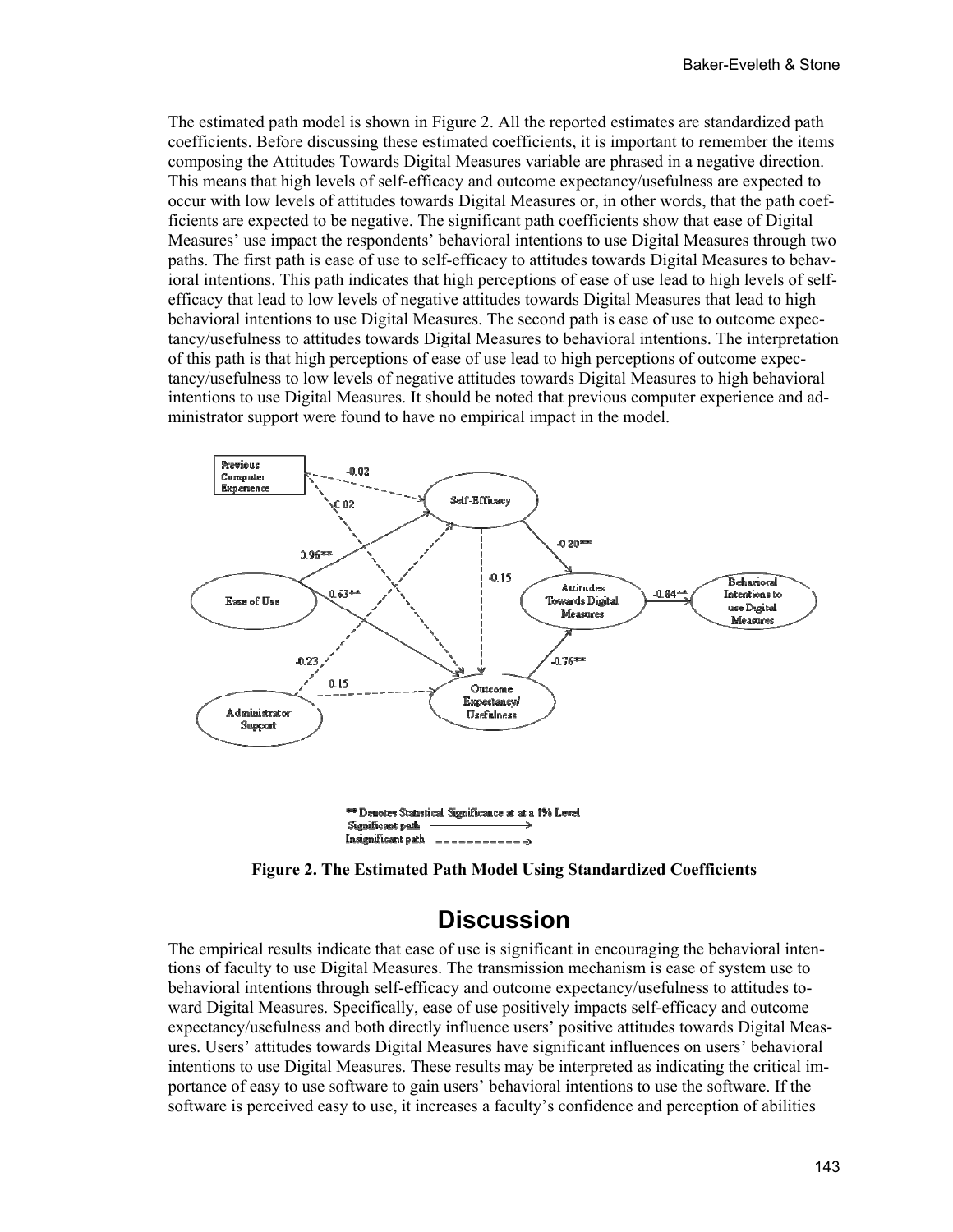using the software as well as increasing the faculty's perceptions of the systems' value or usefulness. Better perceptions of self-efficacy and usefulness lead to better attitudes regarding the software, in this case Digital Measures. A more positive attitude leads to greater behavioral intentions to use Digital Measures.

The lack of significant paths from previous computer experience and administrator support to self-efficacy and outcome expectancy/usefulness has interesting interpretations. Prior experience with computers had no impact on the expectancies with regard to the use of Digital Measures. Similarly, the support from administrators to use Digital Measures had no impact on faculty expectations. Potential explanations of the faculty responding are based on the uniqueness of Digital Measures. If Digital Measures is truly a unique software application, no prior experience would match well to its use by responding faculty. As a result, no previous computer experience would impact self-efficacy and outcome expectancy/usefulness of Digital Measures. Furthermore, possibly the uniqueness of Digital Measures would make any support from administrators insignificant. This is even more likely when considering that the use of Digital Measures was soon to be non-volitional for faculty or at least perceived to be quasi-volitional. If the responding faculty were frustrated by the departments' expectations to use Digital Measures instead of a more familiar procedure to complete required administrative tasks, faculty might attribute the Digital Measures mandate to the administrator providing support. This might well lead to a perception that the support of these administrators as being insignificant or not meaningful.

# **Conclusions**

The results indicated perceptions regarding the ease of system use as key to encouraging faculty behavioral intentions to make greater use of the new software application (i.e., Digital Measures). The impacts of ease of use are transmitted through positive impacts on self-efficacy and outcome expectancy/usefulness and these expectancies on the users' attitudes concerning Digital Measures. These results have implications for software developers as well as administrators. In the software development process, attention needs to be paid to the potential user groups. These groups can be used to make sure the software is easy to use within their contexts of use. In similar spirit, managers and administrators can provide training for users in order to facilitate the system's ease of use and thereby encouraging intentions to use Digital Measures. Additional training could also improve the mandate perception to use the system if the faculty perceives the usefulness of the system.

### **References**

- Bandura, A. (1977). Self-efficacy: Toward a unifying theory of behavioral change. *Psychological Review, 84*(2), 191-215.
- Bandura, A. (1982). Self-Efficacy mechanism in human agency. *American Psychologist, 37*, 122-147.
- Bandura, A. (1986). *Social foundation of thought and action: A social cognitive theory*. New Jersey: Prentice-Hall.
- Barbeite, F. G., & Weiss, E. M. (2004). Computer self-efficacy and anxiety scales for an Internet sample: testing measurement equivalence of existing measures and development of new scales. *Computers in Human Behavior, 20*, 1-15.
- Baronas, A. K., & Louis, M. R. (1988). Restoring a sense of control during implementation: How user involvement leads to system acceptance. *MIS Quarterly, 12*(1), 111-123.
- Bates, R., & Khasawneh, S. (2007). Self-efficacy and college students' perceptions and use of online learning systems. *Computers in Human Behavior, 23*, 175-191.
- Busch, T. (1995). Attitudes towards computers. *Journal of Educational Computing Research, 12*(2), 147- 158.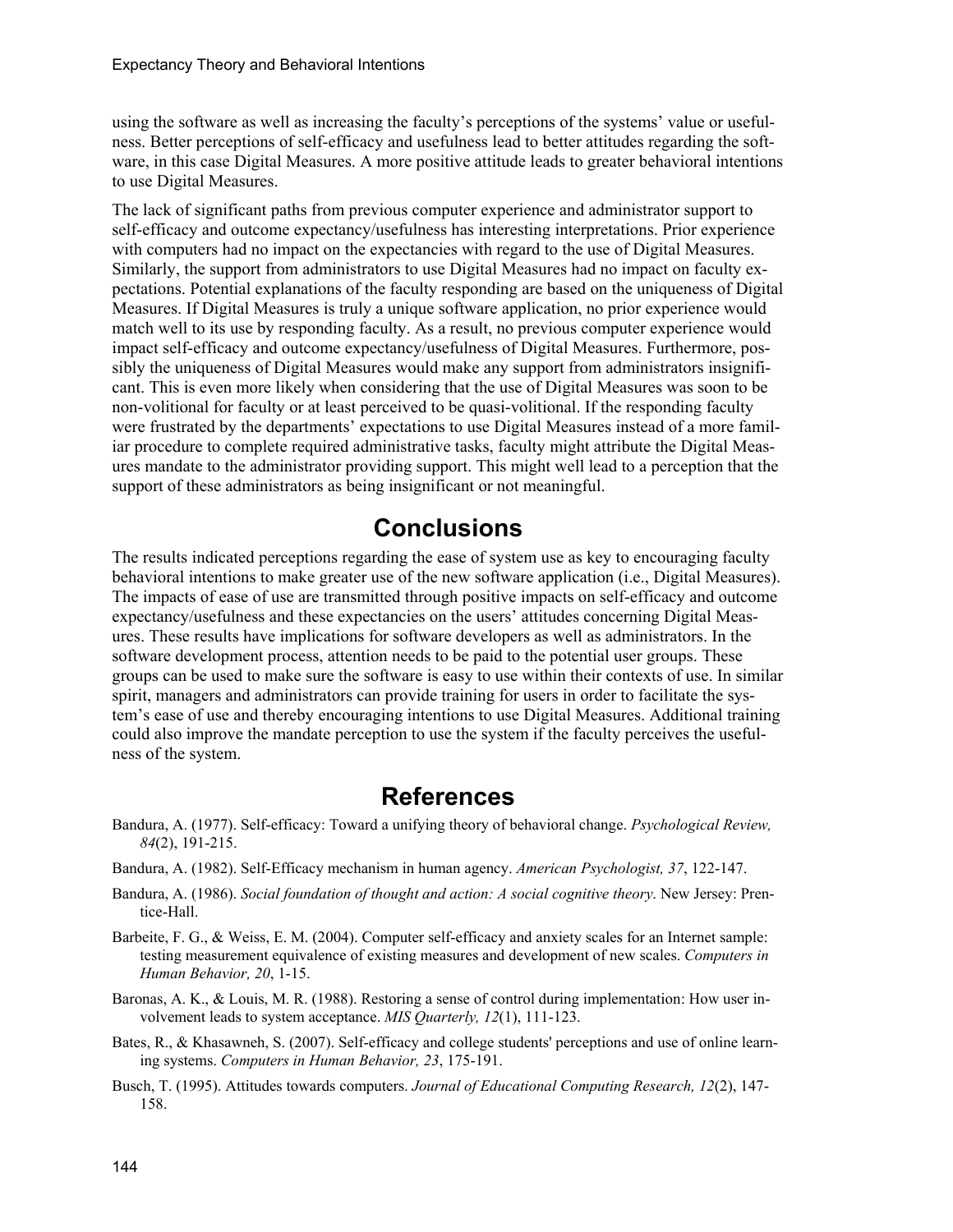- Compeau, D. R., & Higgins, C. A. (1995). Computer self-efficacy: Development of a measure and initial test. *MIS Quarterly, 19*(2), 189-211.
- Davis, F. D. (1989). Perceived usefulness, perceived ease of use, and user acceptance of information technology. *MIS Quarterly, 13*(3), 319-339.
- Davis, R. A. (2001). A cognitive-behavioral model of pathological Internet use. *Computers in Human Behavior, 17*(2), 187-195.
- Doll, W. J., & Torkzadeh, G. (1998). Developing a multidimensional measure of system-use in an organizational context. *Information & Management, 33*(4), 171-185.
- Eastin, M. S., & LaRose, R. (2000). Internet self efficacy and the psychology of the digital divide. *Journal of Computer Mediated Communication*, 6(1). Retrieved January, 19, 2008, from <http://jcmc.indiana.edu/vol6/issue1/eastin.html>
- Fornell, C., & Larcker, D. F. (1981). Evaluating structural equation models with unobservable variables and measurement error. *Journal of Marketing Research*, *XVIII*, 39-50.
- Hair, J., Jr., Anderson, R. E., Tatham, R. L., & Black, W. C. (1992). *Multivariate Data Analysis: With Readings*. New York: MacMillan Publishing.
- Hasan, B. (2003). The influence of specific computer experiences on computer self-efficacy beliefs. *Computers in Human Behavior, 19*(4), 443-450.
- Havelka, D. (2003). Predicting software self-efficacy among business students: A preliminary assessment. *Journal of Information Systems Education, 14*(2), 145.
- Henry, J. W., & Stone, R. W. (1995). End-user perceptions of a computer-based medical information system's impact on patient care. *Journal of Health Information Management Research, 3*(2), 1-16.
- Henry, J. W., & Stone, R. W. (1999a). End-user perceptions of the impacts of computer self-efficacy and outcome expectancy on job performance and patient care when using a medical information system. *International Journal of Healthcare Technology and Management, 1(1/2)*, 103-124.
- Henry, J. W., & Stone, R. W. (1999b). The effects of computer self-efficacy and outcome expectancy on end-user job control and stress. *Journal of International Information Management, 8*(1), 23-37.
- Henry, J. W., & Stone, R. W. (2001). The role of computer self-efficacy, outcome expectancy, and attribution theory in impacting computer system use. *Journal of International Information Management, 10*(1), 1-16.
- Igbaria, M., & Greenhaus, J. H. (1992). Determinants of MIS employee's turnover intentions: A structural equation model. *Communications of the ACM*, *35*, 35-49.
- Iivari, J. (2005). An empirical test of the DeLone-McLean model of information system success. *The Data Base for Advances in Information Systems, 36*(2), 8-27.
- Luarn, P., & Lin, H.-H. (2005). Toward an understanding of the behavioral intention to use mobile banking. *Computers in Human Behavior, 21*(6), 873-891.
- Martinko, M. J., Henry, J. W., & Zmud, R. W. (1996). An attributional explanation of individual resistance to the introduction of information technologies in the workplace. *Behaviour & Information Technology, 15*(5), 313-330.
- Meier, S. T. (1985). Computer aversion. *Computers in Human Behavior, 1*(2), 171-179.
- Nunnally, J. (1978). *Psychometric Methods* (2nd ed.). New York: McGraw-Hill.
- Potosky, D. (2002). A field study of computer efficacy beliefs as an outcome of training: The role of computer playfulness, computer knowledge, and performance during training. *Computers in Human Behavior, 18*(3), 241-255.
- Potosky, D., & Bobko, P. (1998). The computer understanding and experience scale: A self-report measure of computer experiences. *Computers in Human Behavior, 14*(2), 337-348.
- Rai, A., Lang, S. S., & Welker, R. B. (2002). Assessing the validity of IS success models: An empirical test and theoretical analysis. *Information Systems Research, 13*(1), 50-69.